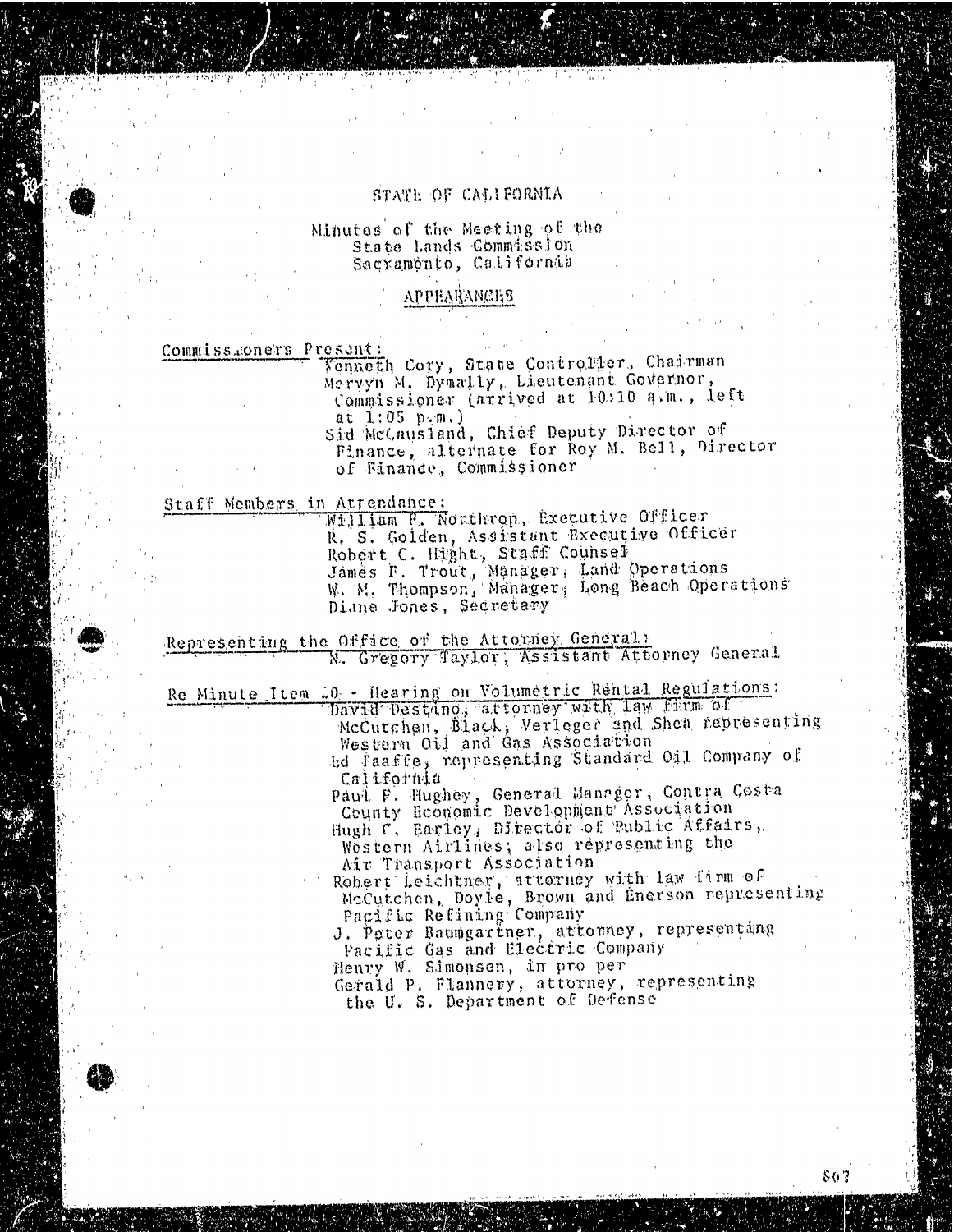## Re Minute Item 21 - Consideration of Turmination of Application Re Public Agency Fermit; Truckee-Donner<br>Public Utility District

Steve Grumer, attorney representing Truckee-<br>Donner Public Utility District

Dan Cook, District Hnginger, representing Prugkee-Donner Publ

James Thompson, attorney, representing Dart Industries

Pat Sutton, a Director of the Truckee-Donner Public Utility District, in pro per

Marge Adkerson, Secretary, Plug the Pipeline Committee

Patty McClain, resident of Donner Lake, in pro per Frank D. Beardsley, reprosenting Plug the

Pipeline Committee

Bob Christianson, member of Board of Truckee-Donner Public Utility District Bob Christianson, member of Board of Truckee-

n 23 - Request for Appro Pacific Gas and Bleetric Company Phil DeYoung, representing P.G. & E.

Colin Gampbell, representing Standard Oil Company of California

Tom Finical, representing Standard Oil Company of California Tom Finical, representing Standard Oil Company

Re Minute Item 26 - Commercial Léase; Grace E. Christiansen Carroll Christiansen, husband of the applicant

Environmental Protection Agency (SEPA)

Mathews Readymix Issue; Feather River near Orovillo Patrick J, Porgans; representing Safeguard<br>Environmental Protection Agency (SEPA)

ديوم.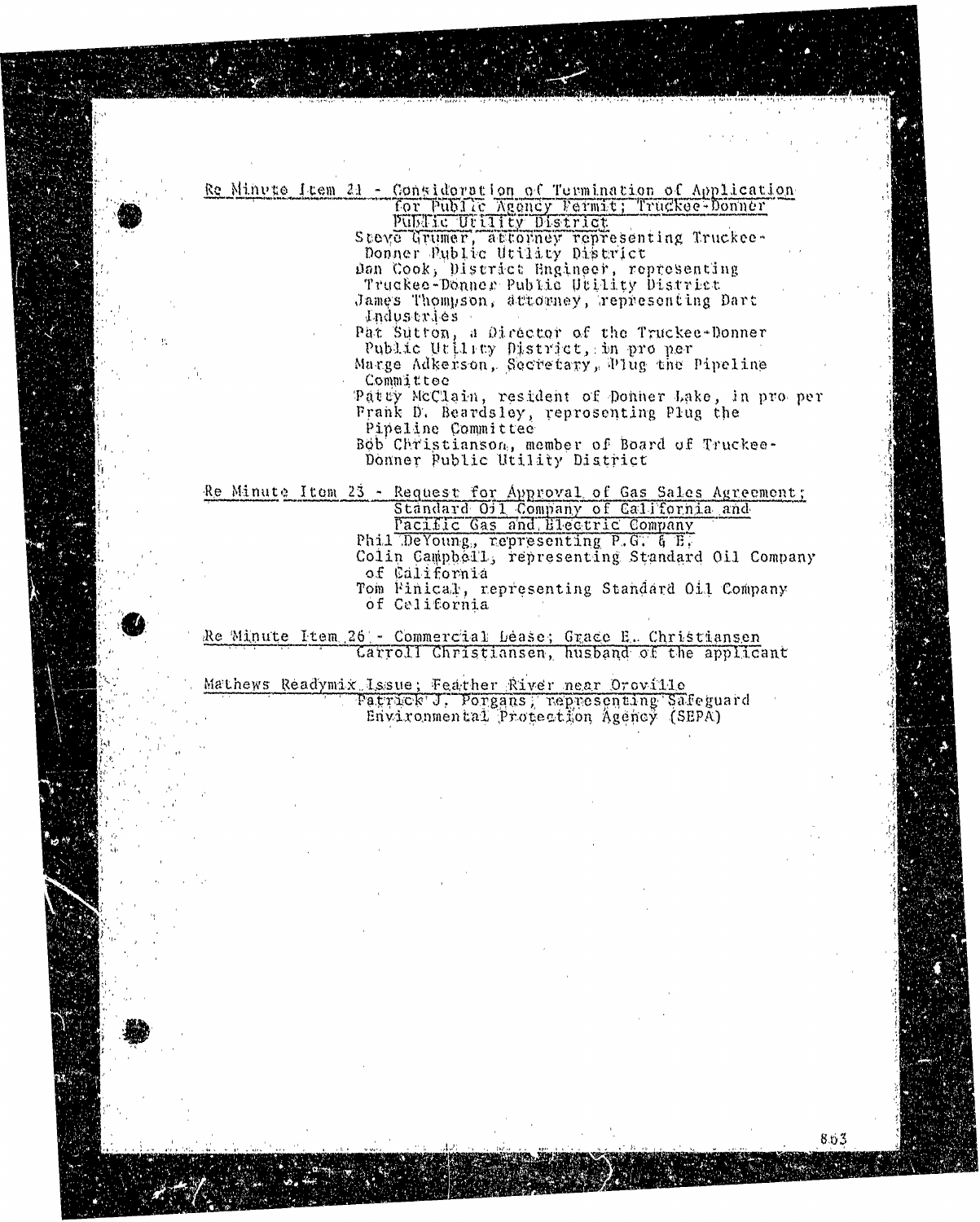## MINUTES OF THE STATE LANDS COMMESSION JULY 22, 1976

The regular meeting of the State Londs Commission was called to in Assembly Room 127 of the State Food and Agriculture Building, 1227 N Street, Sacramento. Commission-alternate S<sup>2</sup>d McCausland, 1227 N. Street, Sacramento. Roy M. Bell, Director V. Lieutena alternate for Commissioner Mervyn M. Dymast was also present.  $\frac{10!10}{10!10}$ ,  $\frac{1}{10}$ , M.

 $Gover$  and  $T$ , appeared at  $10$ The Minutes of the meeting of July 22, 1976, were approved as  $\frac{1}{2}$ 

# presented.<br>EXECUTIVE OFFICER'S REPORT

EXECUTIVE OFFICERS William F. Northrop, Executive Officer, reported on the following:  $\ln$ 

- 1. The pending geothermal resources lease sale in
	- Lake County.<br>The staff field trip over the greater part of 2. The staff tield trip over the shoction of Northern Galifôrnia for the inspection of avaitable Bureau of Land Management public available bureau ossible land consol domaan aanse exportation possible land consolidation and consolidation and consolidation and consolidation and
	- exchange.<br>The amendments by the Department of Water Resources 3. The amendments by the Department of Water Resources. concerning geothermal resources. Mr. Northrop indicated that it was the staff's opinion the Commission should take an oppose position pecause the amendments may tend to discourage geothermal the amendments may tempoint in the meeting development.  $\Lambda$   $\Lambda$  appeared.  $\Lambda$ instructed the staff to prepare a draft outline on what DWR's amondments arrempt to accomplish, send copies to the Commissioners and a copy to send copies to the Commissioners for has the Director of Watermalssioners for the
		- Appearance in Washington, D.C. by Chairman Cory and 4. Appearance in washington, Pitte of the U.S. Senate himself before the subcommittee and Insular Aldairs  $\text{Count}$   $\text{if}$   $\text{for}$   $\text{in}$   $\text{in}$   $\text{in}$   $\text{in}$   $\text{in}$   $\text{in}$   $\text{in}$   $\text{in}$   $\text{in}$   $\text{in}$   $\text{in}$   $\text{in}$   $\text{in}$   $\text{in}$   $\text{in}$   $\text{in}$   $\text{in}$   $\text{in}$   $\text{in}$   $\text{in}$   $\text{in}$   $\text{in}$   $\text{in}$   $\text{in}$   $\text{in$

on S 3660.<br>At the conclusion, Mr. Northrop reported he was in receipt of At the conclusion, Mr. North Rarry Keene and a ceregian reported to the was in report of that  $\hat{a}$ . a letter from Assemblyman Barry Sors requesting that with Sonoma County Board of Supervisors requesting that Calendar<br>Item 47 be deferred for 30 days. Without objection, Chairma<br>Cory put the item over. (See Minute Item 47, page Itom 47 be deferred for 30 days. Without objection, Chairman

Cory put the item over. (See Minute Item 17, page

 $M_{\rm F}$ . Northrop's written statement is attached as  $M_{\rm F}$ .

Attachment: Exhibit "A"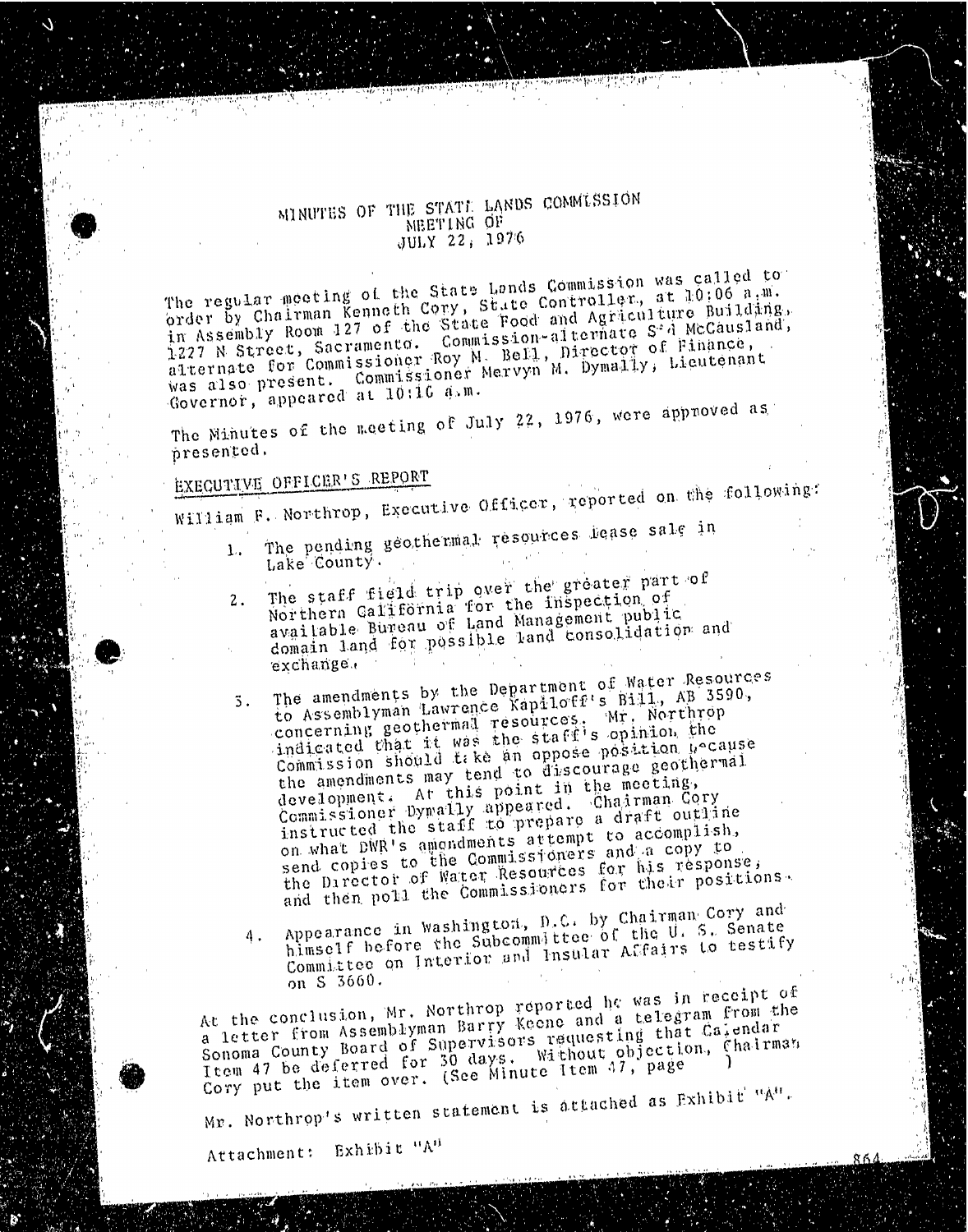### EXHIBIT PA"

## EXECUTIVE OFFICER'S REPORT

### .BY

## WILLIAM F. NORTHROP

## GEOTHERMAL RESOURCES - LAKE COUNTY SALE.

W 9186

86.5

AT THE MEETING IN DECEMBER 1975, THE COMMISSION. APPROVED A MOTION DESIGNATING A 130-ACRE PARCEL OF LAND THE LAKE COUNTY TO BE A KNOWN GEOTHERMAL RESOURCES AREA.

THE PARCEL, IN WHICH THE STATE HAS RESERVED OWNERSHIP OF THE MINERALS, IS NEAR THE GEYSERS GEOTHERMAL FIELD AND TS PART OF A LARGER 1,800-ACRE LEASEHOLD. KNOWN AS THE "DAYIES ESTATE'.

THE PUBLIC RESOURCES CODE PROVIDES THAT A KNOWN GEOTHERMAL RESOURCES AREA (KGRA). SHALL CONTAIN AT LEAST ONE WELL CARABLE OF PRODUCING GEOTHERMAL RESOURCES IN: COMMERCIAL QUANTITIES, AT THE DECEMBER. MEETING, STAFF RECOMMENDED THE KGRA DESIGNATION BECAUSE THE STATE PARCEL IS SURROUNDED ON THREE SIDES BY PRODUCING COMMERCIAL STEAM WELLS AND IS UNDERLAIN BY THE SAME TYPE ROCKS THAT OCCUR IN THE PROVEN: STEAM FIELD. .

THE CODE ALSO PROVIDES THAT LANDS ATTHIN A KGRA MAY BE LEASED BY COMPETITIVE PUBLIC BID ON THE BASI'S OF A CASH BONUS, NET PROFIT OR OTHER SINGLE BIDDABLE FACTOR. AT THE DECEMBER MEETING, THE COMMISSION AUTHORIZED STAFF TO PROCEED WITH A COMPETITIVE LEASE SALE AND REVISE THE FORMAT OF THE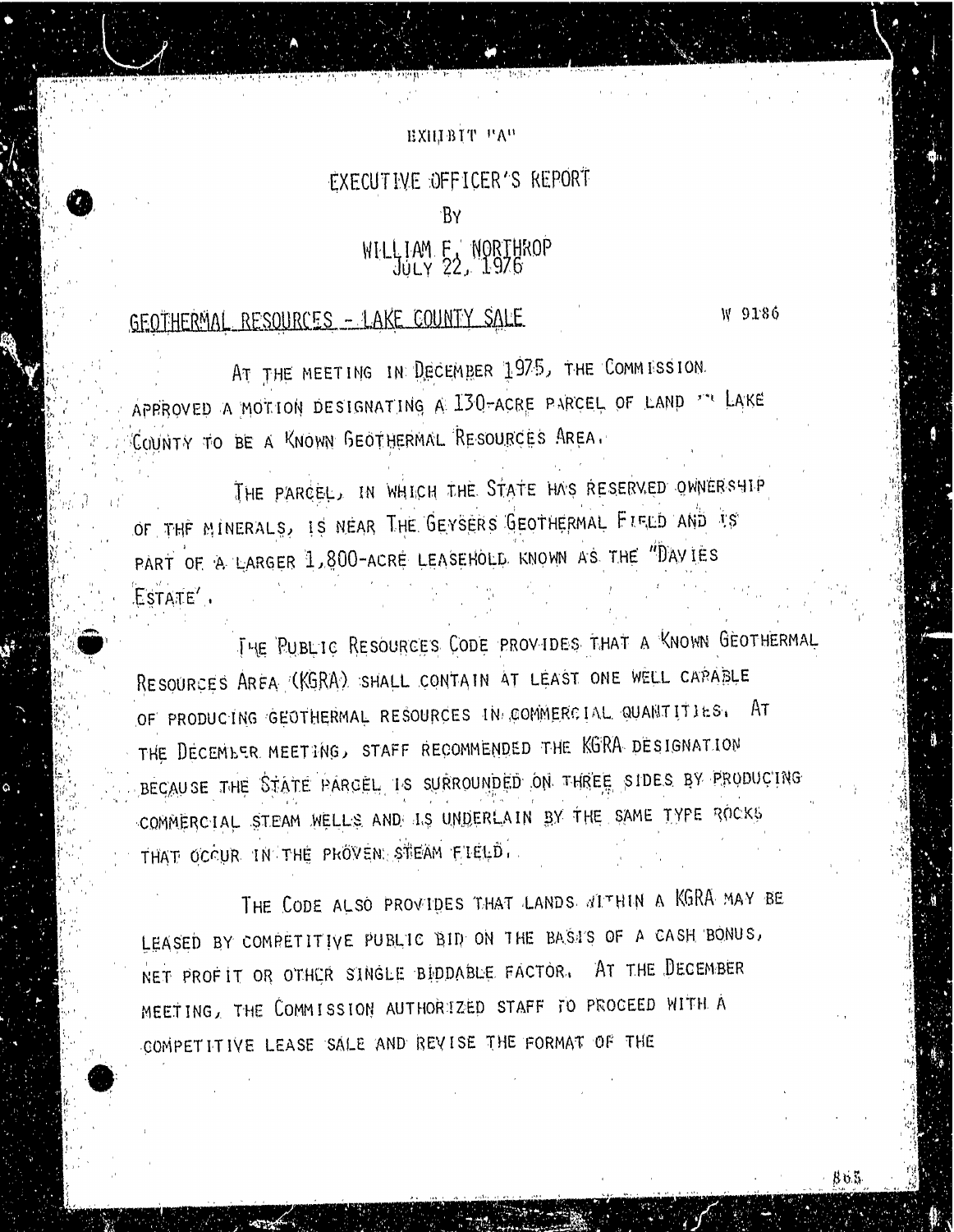GEOTHERMAL. LEASE FORM TO PROVIDE FOR A ROYALTY OF 10 PERCENT OF GROSS REVENUE, AN ANNUAL RENTAL OF \$1 PER ACRE AND THE BIDDABLE .FACTOR. TO BE A PERCENTAGE OF NET PROFITS.

-2-

THAT FORM HAS NOW BEEN REVISED AND WE ARE PREPARED TO CONDUCT THE LEASE SALE. THE SCHEDULE CALLS FOR ADVERTISING ON: JULY 22 AND 29, AND OPENING THE BIDS ON SEPTEMBER  $1<sub>r</sub>$ 

AT THE DECEMBER MEETING YOU AUTHORIZED STAFF TO DETERMINE THE HIGHEST QUALIFIED BIDDER AND THEN. TO PROCEED TO NOTIFY THE SURFACE LANDOWNER. SINCE THE SURFACE LANDOWNER. BY LAW, HAS THE OPTION TO SUBMIT, WITHIN 10 DAYS, A BID IDENTICAL TO THE HIGHEST ACCEPTABLE BID, AND THUS QUALIFY AS THE SUCCESSFUL BIDDER, AWARD OF THE LEASE PROBABLY WILL NOT BE POSSIBLE UNTIL THE COMMISSION'S OCTOBER MEETING, ASSUMING THAT AN ACCEPTABLE BID IS RECEIVED .

! MIGHT ADD, THAT THIS PROPOSED SALE IS THE FIRST COMPETITIVE LEASE SALE EVER HELD FOR GEOTHERMAL RESOURCES FROM STATE CWNED LANDS, AND IT IS ALSO THE FIRST TIME THE NET PROFITS CONCEPT OF BIDDING HAS BEEN USED FOR GEOTHERMAL RESOURCES

### FIELD TRIP S 83.75

LAST WEDNESDAY THROUGH SATURDAY, THE STAFF TOURED THE GREATER PART OF NORTHERN CALIFORNIA, COVERING APPROXIMATELY 1,400 MILES. WE LOOKED AT 14 PLANNING UNITS OF AVAILABLE BLM PUBLIC DOMAIN LAND. AS A RESULT OF THIS TRIP, WE NOW FOR THE FIRST TIME HAVE AN APPRECIATION OF THE KINDS OF LANDS AVAILABLE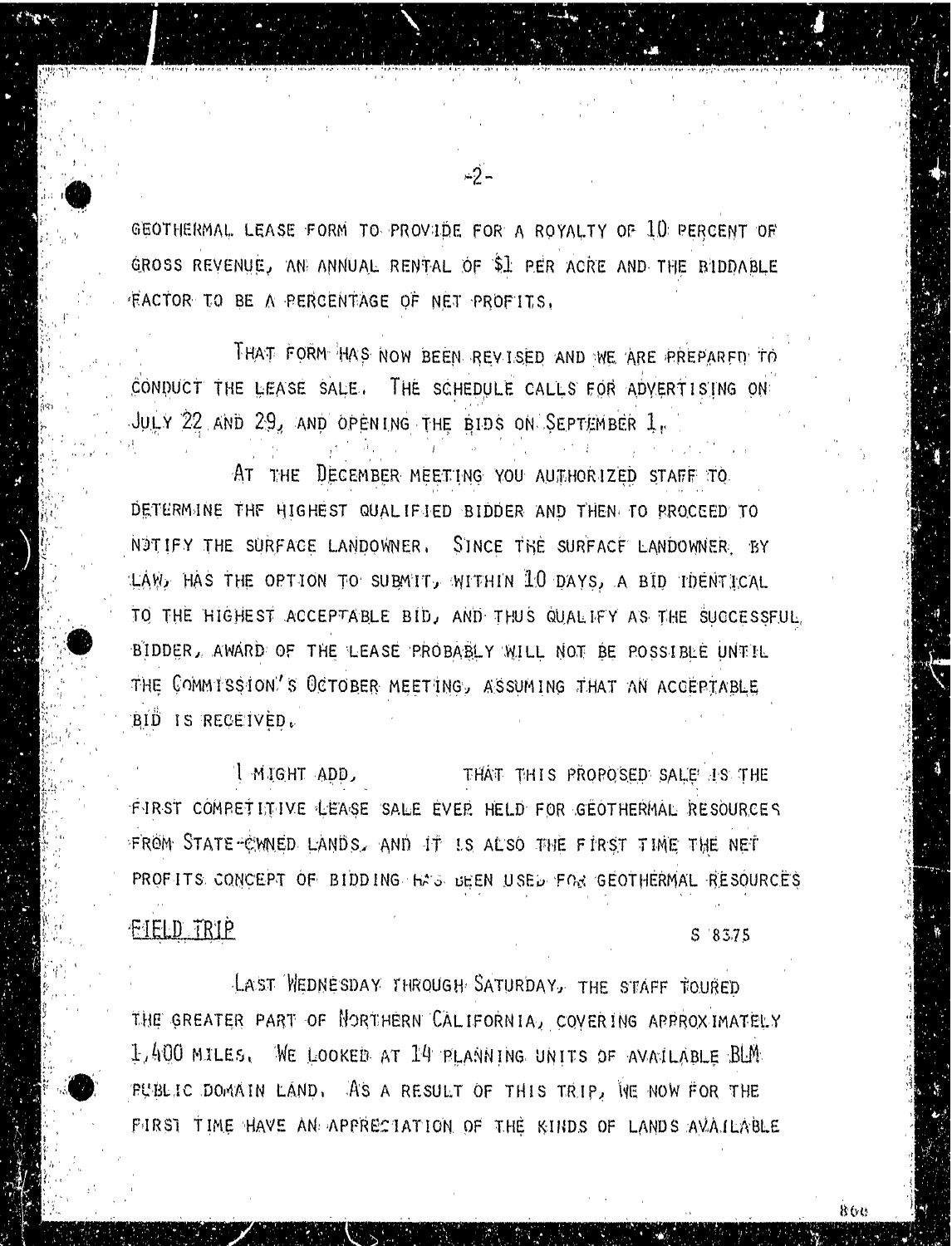FROM THE BUREAU OF LAND MANAGEMENT FOR LAND CONSOLIDATION AND EXCHANGE PURPOSES. FRANKLY, THE LANDS THAT ARE AVAILABLE ARE<br>PROBABLY NOT WORTHY OF THE COMMISSION'S CONSIDERATION FOR PROBABLY NOT WORTHY OF THE COMMISSION'S CONSIDERATION FOR MANAGEMENT AND EXCHANGE WITH STATE LANDS, WITH STATE LANDS, WITH STATE LANDS, WITH THE EXCEPTION OF THE EXCEPT

1. LIMITED AREAS OF CONCENTRATED MERCHANT ABLE

THMBERI".

2.. AREAS HAVING. POTENTIAL. FOR GEOTHERMAL RESOURCES OVER THE LONG RANGE; OR

3. USE AS EXCHANGE TO ACQUIRE COASTAL PROPERTIES OR OTHER PROPERTIES HAVING MULTI-PURPOSE APPLICATIONS,

AS A RESULT, STAFF HAS BEEN DIRECTED. TO RE-EVALUATE SOME OF THE EARLIER PRIORITIES, WITH THE VIEW TO MAXIMIZING THE AREAS ALONG THE COAST OR IN SOUTHERN CALIFORNIA AND LANDS HAVING APPARENT POTENTIAL. FOR GEOTHERMAL RESOURCES AND OTHER MINERAL DEVELOPMENTS.

\$ 3660

W 9714.1

 $99$ 

I APPEARED, ALONG WITH THE CHAIRMAN, BEFORE SENATOR JOHNSTON'S SUBCOMMITTEE OF THE SENATE INTERIOR AND INSULAR AFFAIRS COMMITTEE HEARINGS ON. SENATORS CRANSTON AND JOHNSTON'S BILL NO. S 3660, WHICH IS DIRECTED AT STATE FOWNED CRUDE OILS BEING RELEASED TO \$7,66 PER BARREL OR THE NATIONAL AVERAGE. IN ADDITION TO THIS, THE BILL WOULD ALLOW STATE-OWNED CRUDE OIL, TO BE EXEMPTED FROM THE ENTETLEMENTS PROGRAM AND THIS PRICE TO BE EXCLUDED FROM THE NATIONAL MIX

-3-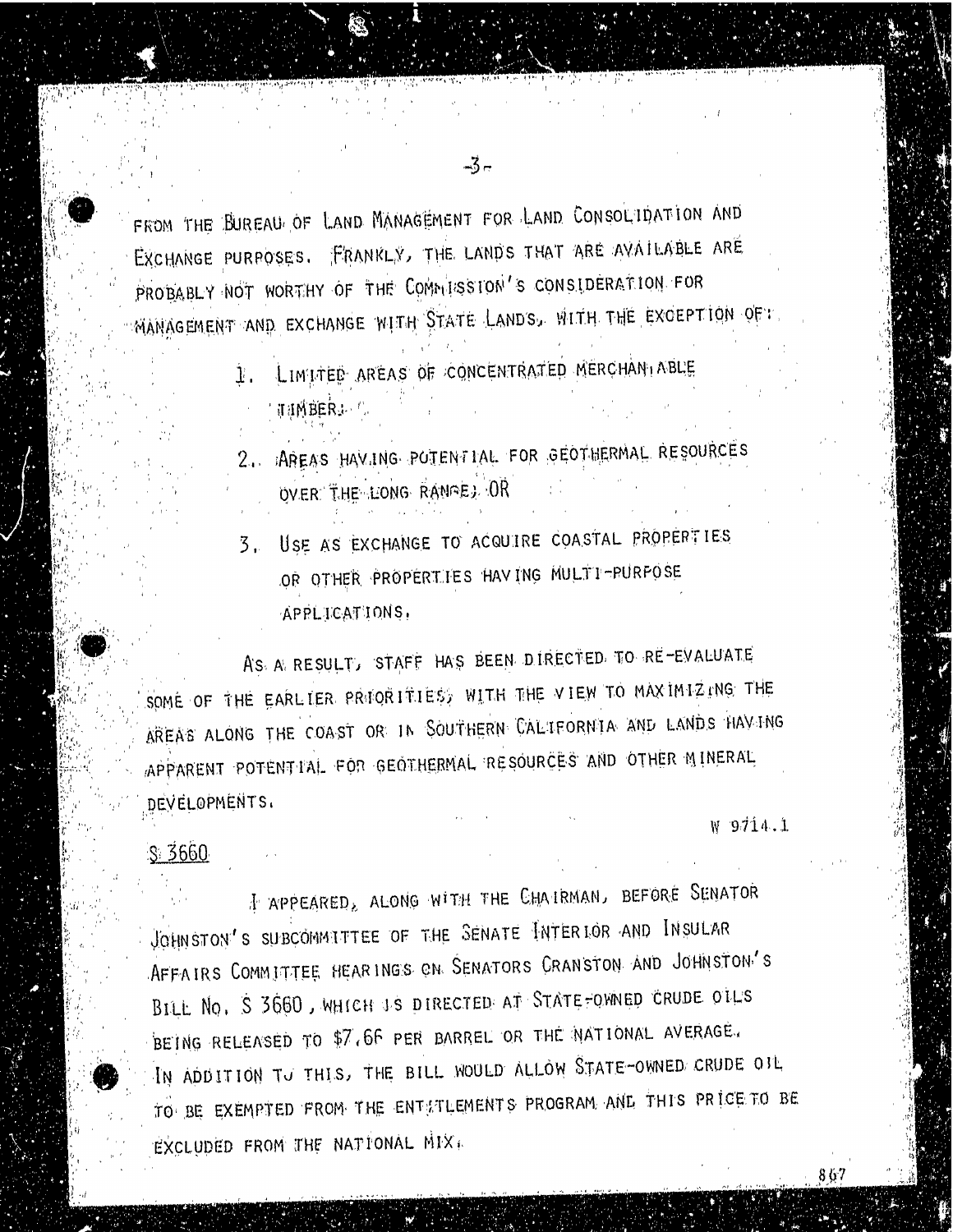ALSO APPEARING ON THIS BILL WERE CONGRESSMAN<br>HANNAFORD FROM LONG BEACH AND GOVERNOR EDWIN EDWARDS OF HANNAFORD FROM LONG BEACH AND GOVERNOR EDWIN EDWIN EDWIN EDWIN EDWIN EDWIN EDWIN EDWIN EDWIN EDWIN EDWIN EDWIN LOUISIANA. MR. ZARB FROM THE FEDERAL ENERGY ADMINISTRATION ALSO APPEARED ON THE INTIME

WHILE ZARB DID NOT SPEAK IN DIRECT OPPOSITION TO THE BILL. HE FELT THAT THE BILL WOULD BE MUCH MORE PALATABLE TO THE ADMINISTRATION IF ALL FEDERAL-OWNED OIL WERE EXEMPTED A'S WELL. .

IT IS CLEAR FROM THE HEARING THAT THE FEA IS HOLDING THIS PROPOSAL, AND OUR REQUEST FOR PARITY FOR CALIFORNIA CRUDE OIL, FOR RANSOM IN AN ATTEMPT TO GET SUPPORT FROM THE CALIFORNIA DELEGATION FOR OTHER ADMINISTRATION ENERGY PROGRAMS ..

 $\sim$  Fiund  $^{\circ}$ 

868

ت إ...

सम्बद्धाः<br>सन्दर्भव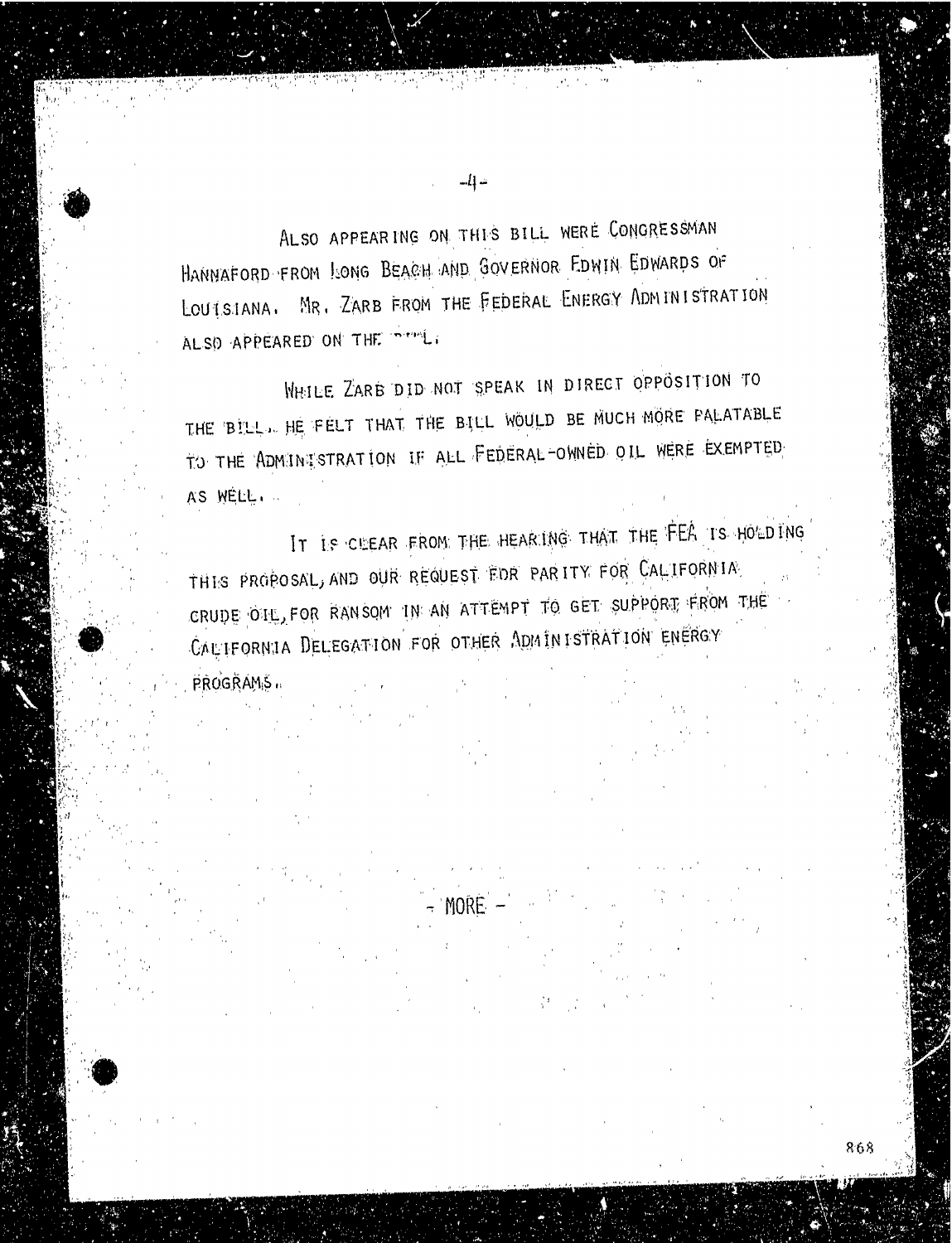## AMENDMENTS TO GEOTHERMAL LAW

W 9602

FOR MORE THAN; A YEAR NOW, THE STAFF HAS BEEN WORKING WITH THE DEPARTMENT OF WATER RESOURCES IN AN ATTEMPT TO ASSIST THEM IN SOLV ING THEIR PROBLEMS OF ENERGY SHORTAGES FOR THE STATE WATER PROJECT BY SEEKING WAYS IN WHICH THEY COULD DEVELOP ELECTRICITY FROM GEOTHERMAL ENERGY ON STATE LANDS,

DURING THESE NEGOTIATIONS, LEGAL QUESTIONS WERE RAISED AS TO WHETHER DWR, AS A. STATE AGENCY, WAS ELIGIBLE UNDER THE PROVISIONS OF THE PUBLIC RESOURCES CODE, TO BID FOR GEOTHERMAL RESOURCES ON STATE LANDS. ADDITIONALLY, DWR CLAIMED THAT AS A STATE AGENCY, THEY HAD THE RIGHT TO CLAIM A PRIORITY OF APPLICATION OVER ALL OTHER APPLICANTS FOR PERMITS TO PROSPECT FOR GEOTHERMAL RESOURCES, STAFF DISAGREED WITH BOTH OF THESE CONTENTIONS AND TO RESOLVE THE MATTER, A JOINT REQUEST FOR AN OPINION WAS MADE BY THE COMMISSION AND THE DEPARTMENT TO THE OFFICE OF THE ATTORNEY GENERAL..

IN AN OPINION. ISSUED EARLY THIS MONTH,. THE ATTORNEY GENERAL RULED. THAT THE LEGISLATURE NEVER INTENDED THAT STATE AGENCIES WOULD BE ELIGIBLE TO BID ON AND DEVELOP GEOTHERMAL RESOURCES. ON STATE LANDS AND THEREFORE, THE WUESTION OF PRIORITY OF APPLICATION WAS MOOT.

YESTERDAY, STAFF WAS SUDDENLY INFORMED BY THE RESOURCES AGENCY THAT DWR HAD PREPARED AMENDMENTS TO ASSEMBLYMAN KAPILOFF'S ASSEMBLY BILL 3590 WHICH WOULD PERMIT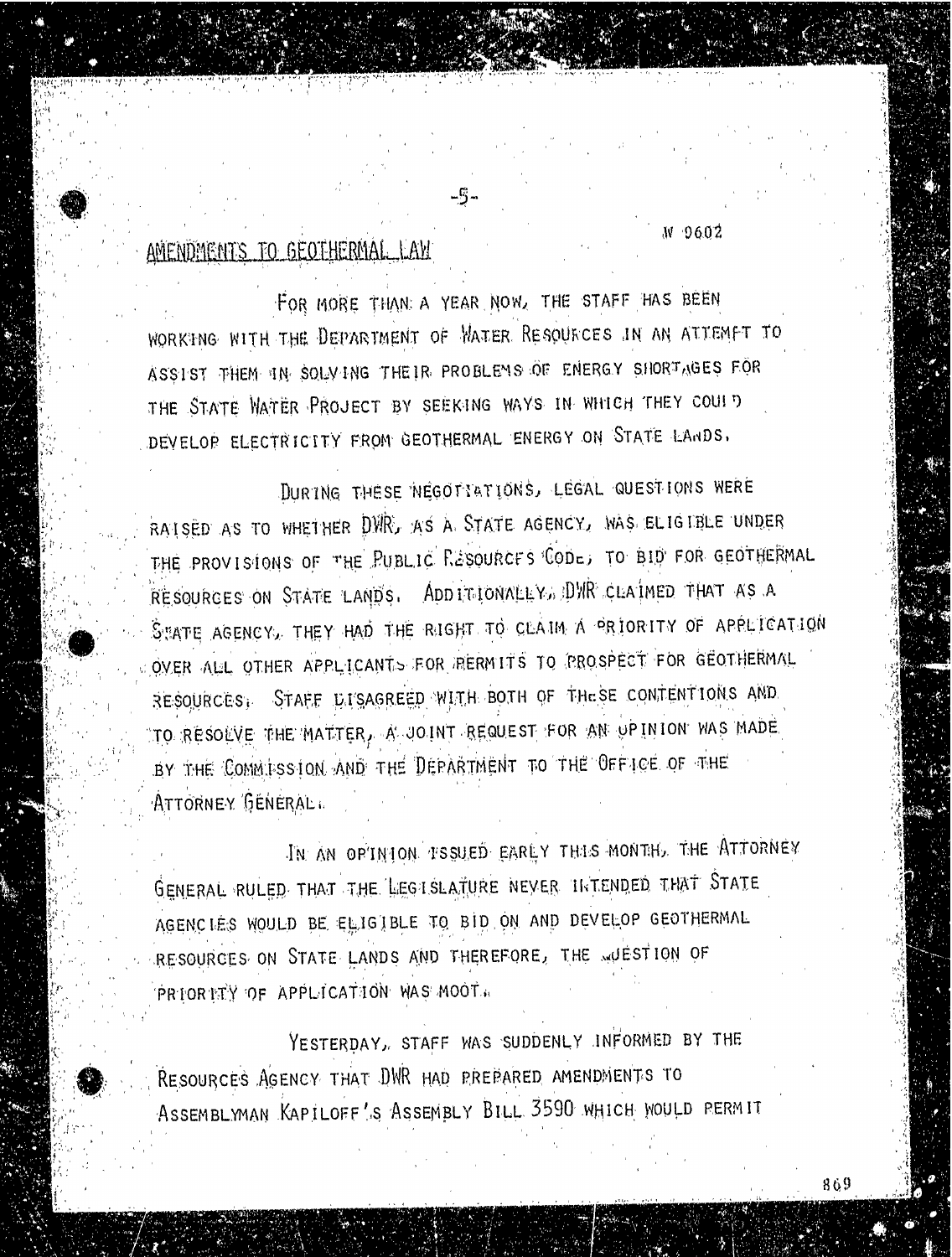STATE AGENCIES TO BID FOR GEOTHERMAL RESOURCES FROM STATE LANDS AND WHICH WOULD ALSO GIVE A STATE AGENCY A PRIORITY OVER ANY OTHER APPLICANTS FOR GEOTHERMAL PROSPECTING PERMITS.

~0

THIS HAS JUST COME BEFORE YOU, BUT IT HAS BEEN BEFORE STAFF FOR MORE THAN A YEAR, AND IT IS THE CPINION OF STAFF THAT THIS MEASURE MUST BE VIGOROUSLY OPPOSED BY THE COMMISSION. THE OPTION OF HAVING A STATE AGENCY BIDDING FOR GEOTHERMAL RESOURCES FROM STATE LANDS, IF THEY BID LIKE EVERYONE ELSE, IS SOMETHING WITH WHICH WE MIGHT BE ABLE TO LIVE, BUT THE SPECTER OF GIVING THE STATE, COUNTY OR CITY THE RIGHT TO STEP IN DURING THE PERIOD WHEN A PROSPECTING PERMIT IS BEING PROCESSED AND DEMAND TO GO TO THE HEAD OF THE LINE, WOULD SIMPLY STOP ANYONE EROM PROSPECTING FOR GEOTHERMAL RESOURCES ON STATE LANDS, IN SHORT, WE WOULD HAVE NO GEOTHERMAL PROGRAM,, AND DEVELOPMENT OF THIS ALTERNATIVE ENERGY RESOURCE IN WHICH YOU HAVE EVIDENCED SO MUCH INTEREST WOULD BE BROUGHT TO A STAND STILL..

## CALENDAR: LIEM 47 - SONOMA GRANT REVOCATION

I RECEIVED A LETTER FROM ASSEMBLYMAN. BARRY KEENE AND A LETTER FROM THE SONOMA COUNTY BOARD OF SUPERVISORS REQUESTING THAT CALENDAR ITEM 417 BE PUT OVER FOR 30 DAYS,

870